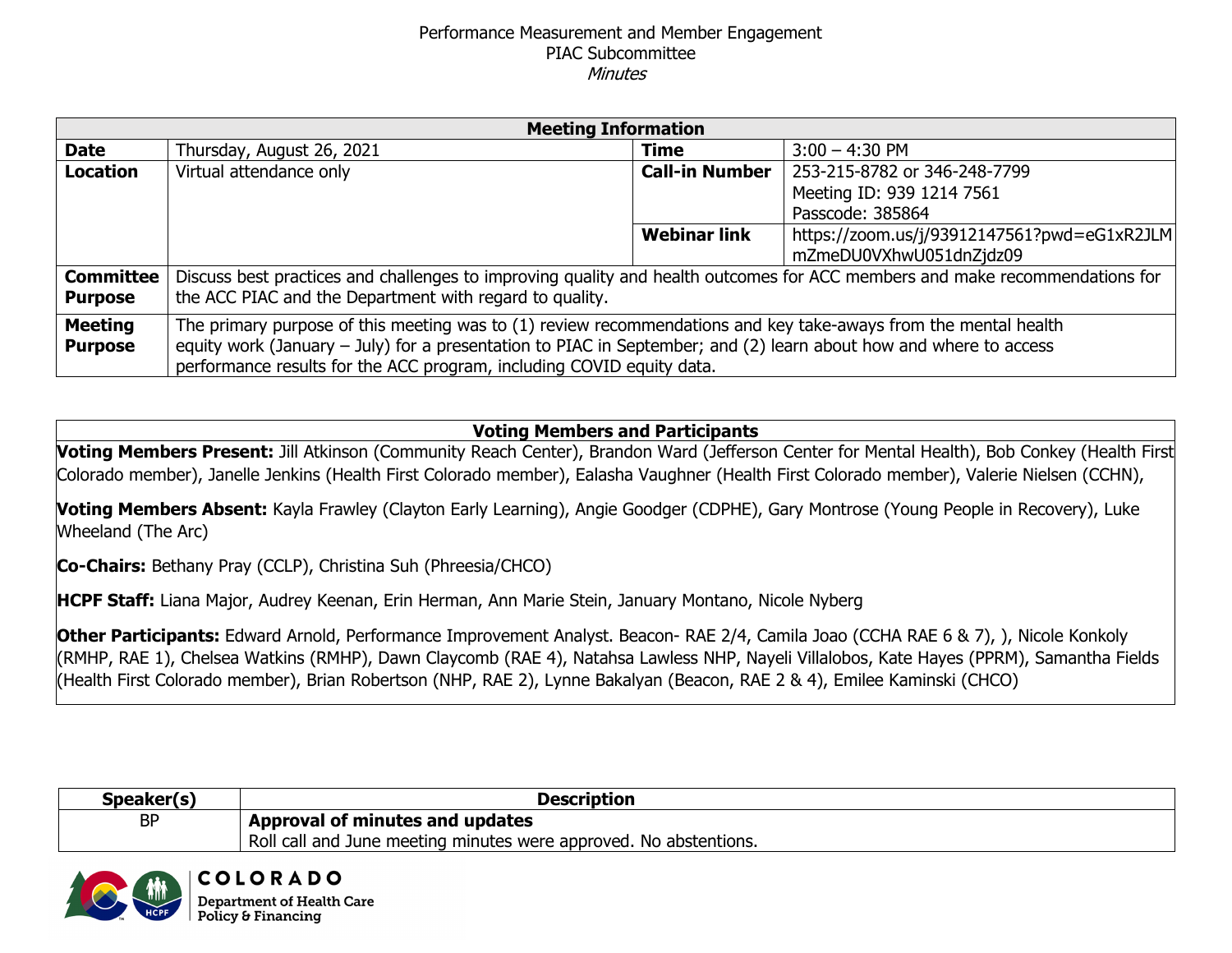| <b>BP</b> | Discuss and review key take-aways and proposed recommendations on mental health equity and an equity<br>approach to performance measures                                                                                                                                                                                                                                                                                                                                                                                                                                                                                                                                                                                                                                                                                                                                                                                                                                                                                                                                                                 |
|-----------|----------------------------------------------------------------------------------------------------------------------------------------------------------------------------------------------------------------------------------------------------------------------------------------------------------------------------------------------------------------------------------------------------------------------------------------------------------------------------------------------------------------------------------------------------------------------------------------------------------------------------------------------------------------------------------------------------------------------------------------------------------------------------------------------------------------------------------------------------------------------------------------------------------------------------------------------------------------------------------------------------------------------------------------------------------------------------------------------------------|
|           | The group reviewed 5 potential recommendations and shared their ideas regarding them. In addition, the group<br>reviewed some key takeaways from the DU student project on depression screening.                                                                                                                                                                                                                                                                                                                                                                                                                                                                                                                                                                                                                                                                                                                                                                                                                                                                                                         |
|           | Recommendation #1: All performance measures should be broken down by demographics<br>• CS added that you don't know what is in the data if you don't look at the data.<br>• A few members agreed that this would be a good recommendation.<br>o Would direct further research and allow people to focus<br>• A member asked if are we recommending how this data should be reviewed and incorporated into operational<br>analysis?<br>o BP clarified that this recommendation just refers to how data is reviewed and doesn't specify how it will<br>be used.<br>• LM shared that this is a priority for the Department and that the Department is beginning to gear up for this work.<br>BP asked if we could put a timeline on this (e.g. no later than July)?<br>• A few members requested to add Rural, Urban, and Frontier in the data disaggregation.<br>○ LM agreed this would be a good idea but is not done at this time. The Department would need to create<br>this identifier.<br>There was general agreement amongst group members in favor of this recommendation. Needs to be done by Jan |
|           | 2022 for contract phase ( $1st$ choice) or July 2022 ( $2nd$ choice).<br>Recommendation #2: Before selecting new measures, it is essential to analyze whether specific groups of members are                                                                                                                                                                                                                                                                                                                                                                                                                                                                                                                                                                                                                                                                                                                                                                                                                                                                                                             |
|           | excluded from the base population (including high churn members)<br>An important note is that sometimes people are excluded who are not in the data for the entire year.<br>$\circ$ Example: People who are unhoused may not be in the system for a full year<br>o Example: In the depression screening measure, anyone who didn't have a primary care visit that year was<br>excluded from the analysis                                                                                                                                                                                                                                                                                                                                                                                                                                                                                                                                                                                                                                                                                                 |
|           | A member shared that if we are using validated measures, they often require a minimum of one year of data. This<br>makes it difficult to act on data that is less than a year.<br>o Perhaps, in this case, specify who is excluded from the measure. This would bring transparency to the data. We<br>have to at least be able to name it.<br>$\circ$ In situations where a full year of data isn't mandatory, then efforts should be made to include them.<br>BW: It is hard to operationalize these when the transparency is fuzzy. Need to make sure everyone knows and<br>likes the recommendation.                                                                                                                                                                                                                                                                                                                                                                                                                                                                                                  |

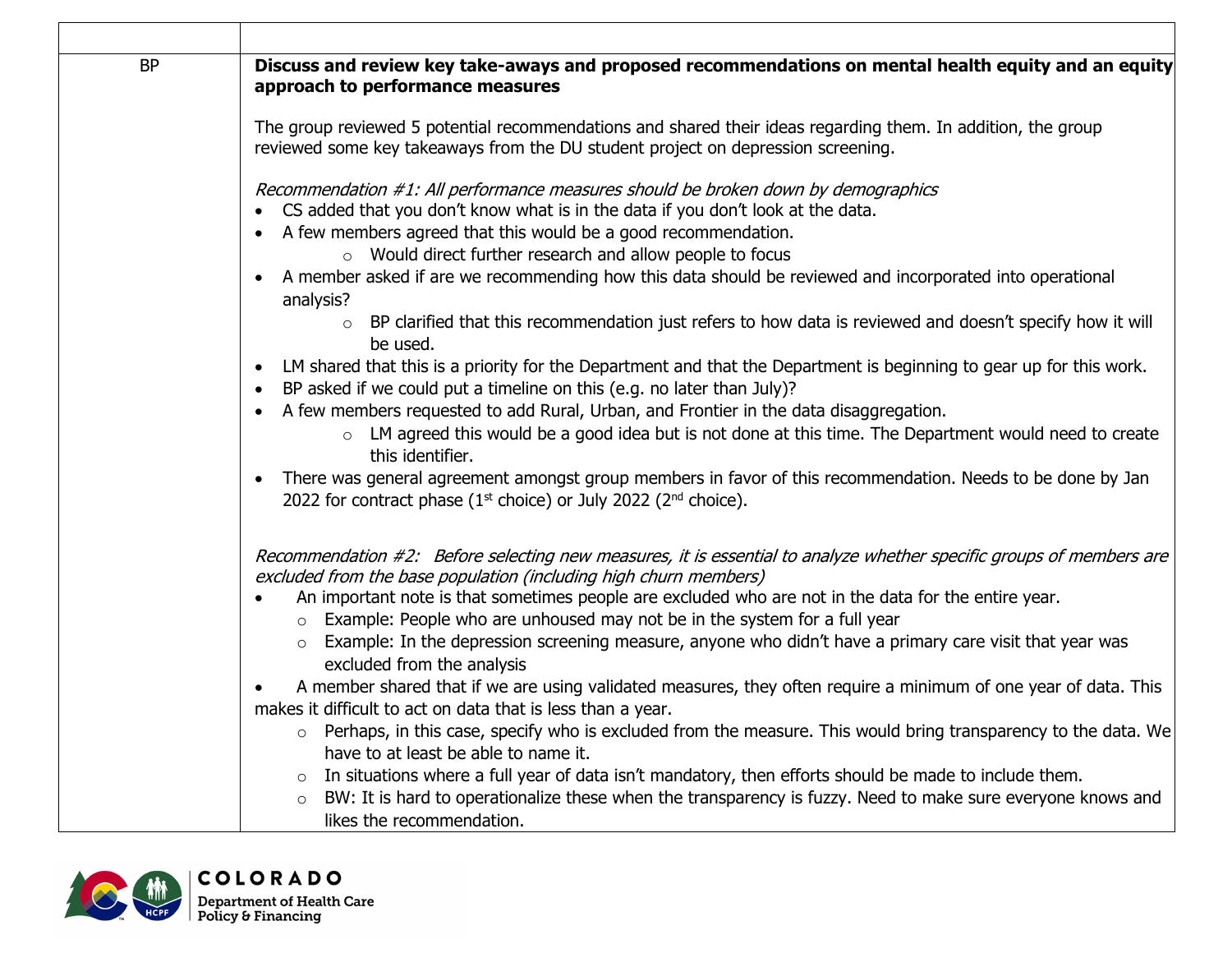| One member suggested that there could be tracking of which groups have been excluded and a record of which<br>group keeps getting excluded. Perhaps add language about who we have accepted/excluded and then this data<br>could be analyzed separately.                                               |
|--------------------------------------------------------------------------------------------------------------------------------------------------------------------------------------------------------------------------------------------------------------------------------------------------------|
| Recommendation #3: For each new performance measure that's considered, evaluate the equity implications broadly<br>Where are the disparities, what magnitude are they, are there clear and concrete equity intervention points where<br>accountability is feasible? Give it adequate time to find out. |
| BP asked if we use research to learn which interventions are effective, do you think this should be a stakeholder<br>process?                                                                                                                                                                          |
| CS said that whatever measure we are acting on, we should ask whether it's feasible to reduce the disparity since<br>there is only oversight of the RAEs.                                                                                                                                              |
| A few members expressed that they liked this recommendation.<br>$\circ$ Helps us think outside the box, offers a different perspective.                                                                                                                                                                |
| One member asked if there are clear definitions and who will identify the concrete and clear?<br>$\bullet$                                                                                                                                                                                             |
| Recommendation #4: If one RAE is hitting it out of the park in performance, the Department should make it required<br>that the other RAEs also adopt the best practice<br>Several members expressed concerns regarding this recommendation.                                                            |
| What works for one population may not work for another.<br>$\circ$<br>Instead of mandating, could the RAE share with the other RAEs? For example, utilize the ACC Learning<br>Collaborative.                                                                                                           |
| If a RAE must do one thing, then this takes their energy away from where their RAE may actually need to be<br>focused.                                                                                                                                                                                 |
| One member suggested adding verbiage at the end of the recommendation, "where applicable"<br>There should be development of best practices and encouragement to comply but a that a one size fits all<br>$\circ$<br>doesn't work and doesn't advance health equity                                     |
| Based upon feedback in the meeting, group to consider refinements to this proposal.                                                                                                                                                                                                                    |
| Recommendation #5: Tie performance dollars to disparity reduction.                                                                                                                                                                                                                                     |
| For example, for a given measure, half of the dollars could be for overall improvement and half for disparity reduction<br>A member mentioned that they like this measure because it doesn't require perfection and it incentivizes<br>improvement.                                                    |
| • A member cautioned that one potential challenge with this recommendation is that you can reduce disparities in                                                                                                                                                                                       |
| two ways.                                                                                                                                                                                                                                                                                              |
| 1. Improve services to the group that needs it                                                                                                                                                                                                                                                         |
| 2. Reduce services to the group that doesn't need it                                                                                                                                                                                                                                                   |

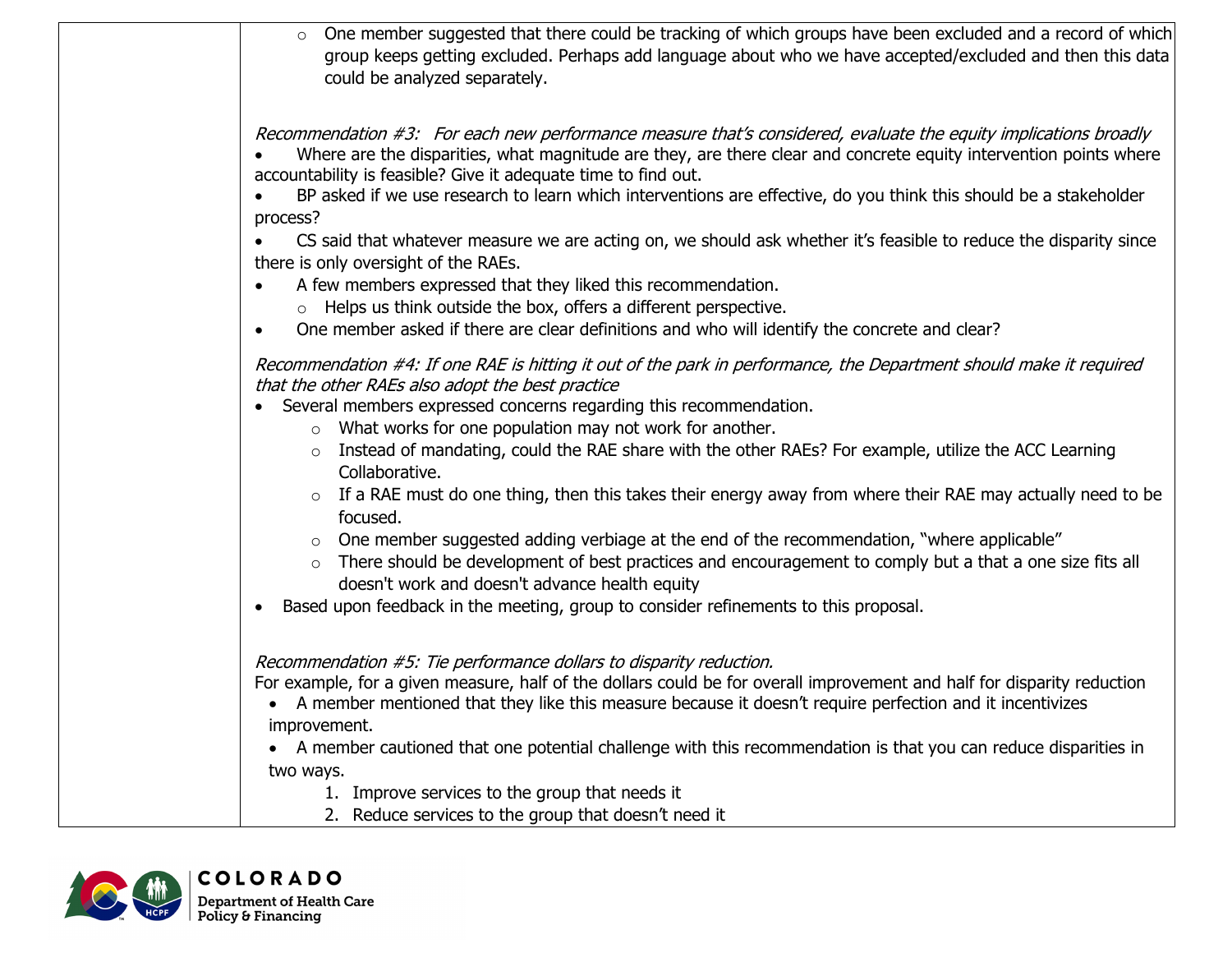|    | • One member asked if the recommendation could be reworded so that it's less punitive because if you might get        |
|----|-----------------------------------------------------------------------------------------------------------------------|
|    | penalized, you might avoid taking that risk. Is there a way to reward process versus outcome?                         |
|    | A member asked if there could be different incentive measures, such as decrease by 10% or 20%?                        |
|    | LM shared that other states are doing similar things so we could look elsewhere for guidance. There is time to        |
|    | research and learn about the best way to approach this before it is implemented.                                      |
|    |                                                                                                                       |
|    | Key Takeaways from the DU student Project on Depression Screening and Follow Up                                       |
|    | The key takeaways include:                                                                                            |
|    | Expand screening for kids under 12 using the validated tools available                                                |
|    | Ensure all providers are screening for suicidality and have the tools to effectively support members                  |
|    | RAEs could provide training and support to providers on health equity practices & how/why to disaggregate their       |
|    | data by demographics.                                                                                                 |
|    | Make the screening process more meaningful, comfortable (not just a check the box), and track who is opting out       |
|    | Explore a better follow up mechanism to ensure fewer people fall through the cracks when trying to access             |
|    | behavioral health care                                                                                                |
|    |                                                                                                                       |
|    | One member expressed a specific desire to focus on bullet #2 and that all providers are screening for suicidality     |
|    | and that they have the tools to effectively support members. For example, if there is no one in the building for a    |
|    | warm handoff, what is the plan? And then afterwards, how do we ensure follow-up with the member? So, perhaps          |
|    | more training is needed on what to do when someone isn't available.                                                   |
|    | RAEs were invited to chime in on this (providing training on the suicidality and make sure they have the resources):  |
|    | LB shared that that there is a new initiative that will implement a behavioral health screen available for<br>$\circ$ |
|    | everyone (behavioral health well-visit). Goes into effect January 2022 (approximately). This is a state               |
|    | mandate for commercial plans. This isn't Medicaid specific.                                                           |
|    | One member felt this behavioral health screen could be helpful, but how do we improve greater coordination with       |
|    | other agencies etc. and how do we alleviate the burden? In that moment of Member need, if the behavioral              |
|    | specialist isn't available, who can they get on the phone to help?                                                    |
|    | Another member shared that there is a lot of support and training on how to handle Members in need, but the           |
|    | problem is that the providers' time is so tight. There are a lot of services out there so how do we utilize those     |
|    | resources?                                                                                                            |
|    | Group would like to add at least one recommendation from the DU presentation learning (maybe specifically about       |
|    | suicidality (2 <sup>nd</sup> bullet).                                                                                 |
|    | $\circ$ The recommendation could be shared with the Behavioral Health subcommittee.                                   |
| LM | Introduction to where performance results exist on the Department website (public reporting page) and                 |
|    | how to interpret the data.                                                                                            |
|    | LM walked the group through data that is available to view on the Department website and shared where the public      |

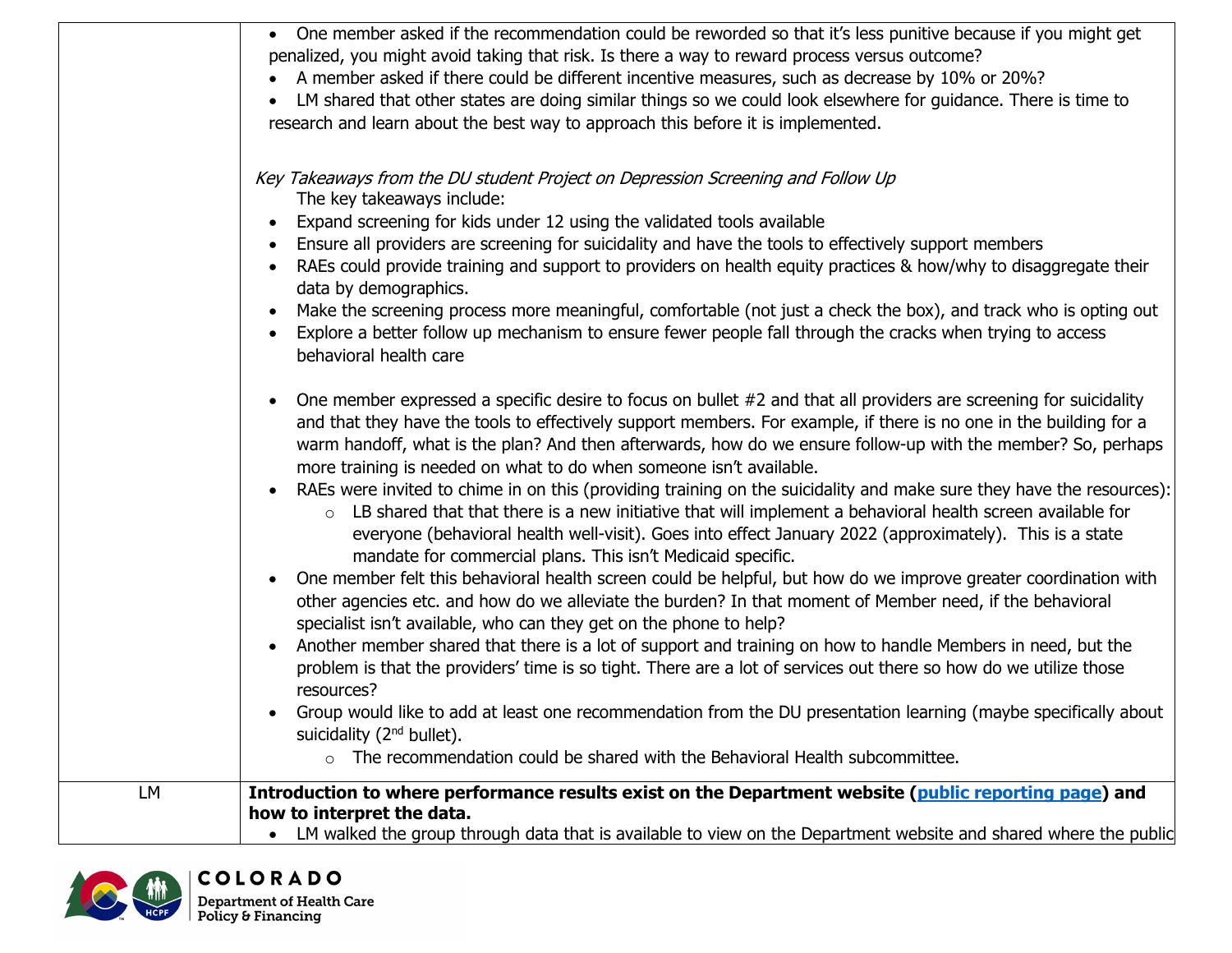|           | can view the latest ACC program data.<br>There is always a three to five-month lag for data since this comes from claims.<br>$\bullet$                                                                                                                                                                                                                                                                                                                                |
|-----------|-----------------------------------------------------------------------------------------------------------------------------------------------------------------------------------------------------------------------------------------------------------------------------------------------------------------------------------------------------------------------------------------------------------------------------------------------------------------------|
|           | It is possible to see high level data for each RAE and identify variation across regions.<br>$\bullet$<br>For example, looking at pediatric well visits, one can see that Covid really impacted the number of visits. The<br>number of visits in most regions has started to climb again.<br>LM suggested that a smaller group could go through this data for those who are interested. Please let LM know if<br>$\bullet$<br>this is something you would like to do. |
|           | Regular review of the data<br>The group discussed options for regularly looking at the performance data.<br>Options include: The RAEs present the data, could do a quarterly look at the data, or could be a look at the KPIs.<br>The group landed on quarterly review of performance data. Takeaways can be shared with the PIAC.                                                                                                                                    |
|           | Well Child Care: New KPI this year starting in July 2021<br>This is a standard national measure (CMS Core Measure) which has been validated and will allow us to compare<br>$\bullet$<br>Colorado to other states.<br>• It's a little complicated because there are several age groups.<br>$\circ$ Part 1:                                                                                                                                                            |
|           | Ages 0-15 months: 6 or more well visits with a PCMP<br>$\blacksquare$<br>• Ages 15-30 months: 2 or more well visits with a PCMP<br>Part 2:<br>$\circ$                                                                                                                                                                                                                                                                                                                 |
|           | Ages 3 -21 years old with one or more well visit with a PCMP<br>LM presented the baseline data for Part 1 and Part 2. Colorado is a very low performer. Lots of opportunity for<br>improvement.<br>Several members expressed interested in the PMME committee exploring and evaluating this measure.                                                                                                                                                                  |
| <b>BP</b> | <b>Public Comment</b><br>There were no public comments                                                                                                                                                                                                                                                                                                                                                                                                                |
| LM/BP     | <b>Wrap Up</b><br>PMME is recruiting new voting committee members. We would love your suggestions or recommendations of<br>interested individuals. Please contact the committee chairs or Erin Herman (erin.herman@state.co.us) if you have<br>any questions. Applications are due September 15 <sup>th</sup> and the term will begin in October. Applicants can apply using<br>this link<br>The next meeting is scheduled for September 23, 2021 from 3:00-4:30pm.   |
|           |                                                                                                                                                                                                                                                                                                                                                                                                                                                                       |

Reasonable accommodations will be provided upon request for persons with disabilities. Please notify Erin Herman at 303-866-2246 or